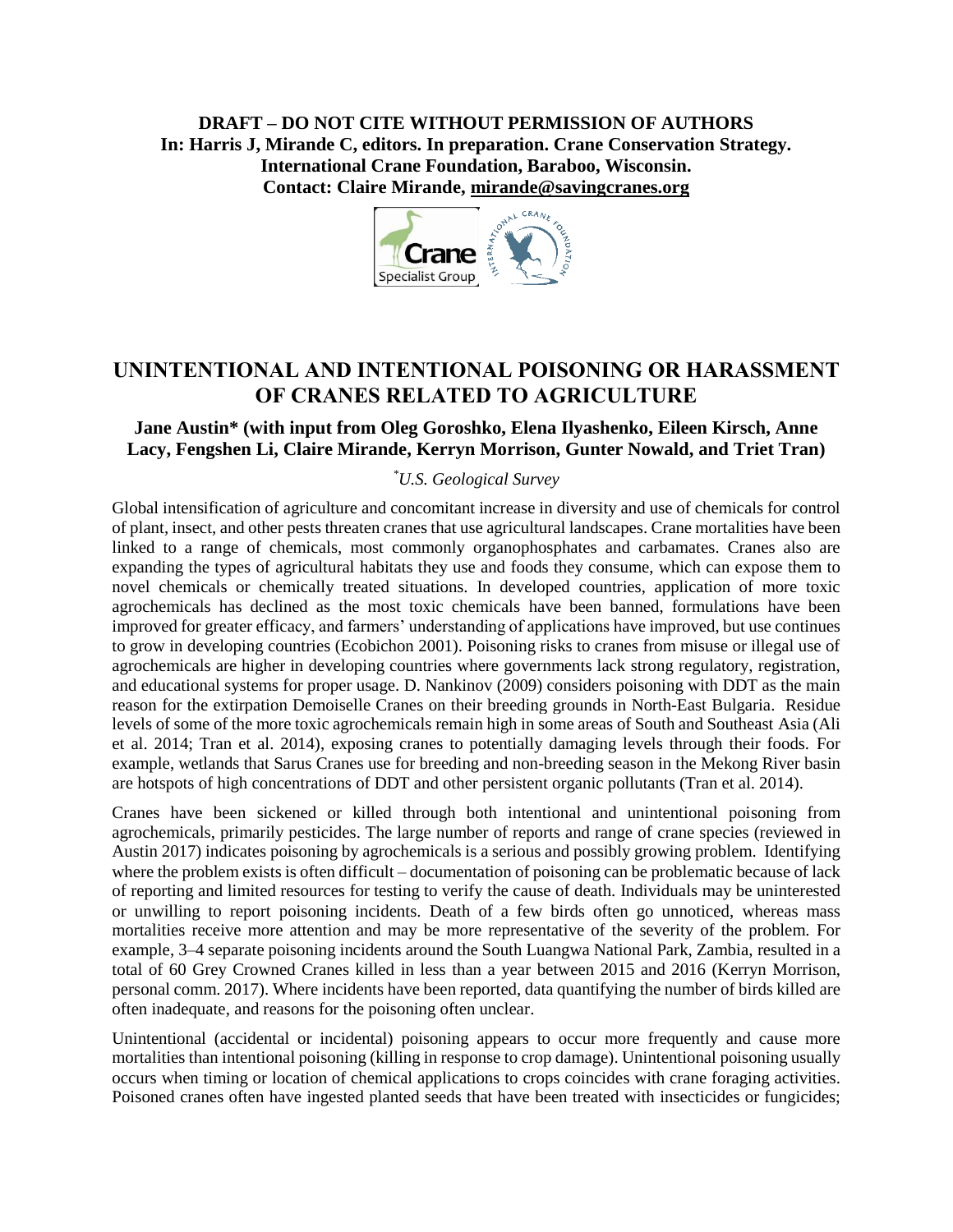others have been poisoned by ingesting seeds treated to prevent insect or rodent damage in storage. In the Grambower Moor region in northeastern Germany, 40 Eurasian Cranes were killed by ingestion of zinc phosphide, a rodenticide used to control voles in fields (Gunter Nowald, personal comm. 2017). Poisoning may be a significant factor in the decline in Red-crowned and White-naped Cranes, and mortalities may be much higher than suspected (James Harris, personal comm. 2016). Red-crownedCranes have been killed after consuming treated seeds in many locations in China, most often on migration or wintering areas (Su and Zou 2012). Six White-naped Cranes were accidentally poisoned at Duolun, China when they fed on winter wheat (*Triticum aestivum*) seeds treated with pesticides, a farming practice commonly used in China to protect seed from invertebrates; the incident was reported and four cranes later recovered after treatment (Jiao et al. 2014). Sarus, Siberian, and Eurasian Cranes died in several events from feeding on wheat seed treated with monocrotophos or the organophosphate insecticide chlorpyrifos at the Keoladeo National Park, India (Pain et al. 2004). In Mongolia in 2002, more than 340 dead or dying birds, including 145 Demoiselle Cranes, were observed at several localities after about 3,500 km² of steppe were treated with the rodenticide bromadiolone, to control a population explosion of voles, although the full scale of mortality is unknown (Natsagdorj and Batbayar 2002, cited in BirdLife International 2004). At the Khurkh River Valley in northeastern Mongolia, use of defoliants to prepare fields for planting led to a significant decline of the local population of Demoiselle Cranes and death of two Demoiselle Cranes in 1989 (Popov, 2000). The Khurkh River Valley is also very important breeding and staging area for White-naped Cranes. In Russia, poisoning of Demoiselle and Eurasian Cranes increased significantly with indiscriminate application of agrochemicals used in no-till management (Malovichko 2011). In the Transbaikalia region of Russia, numerous cases of deaths of Demoiselle Cranes were reported during the 1970-1980s, a period of active agricultural development, because of extensive use of rodenticides and pesticides on crop fields (Goroshko, 2002). Few chemicals were used in the region during 1990-2000s because of economic problems and significant reduction of agriculture associated with the collapse of the Soviet Union (Ilyashenko 2017). But since middle 2010s, the scale of agricultural production and chemical use has increased, renewing threats to cranes from agrochemical poisoning (Oleg Goroshko, personal comm., 2017). Demoiselle Cranes are under high risk of poisoning because this species is closely connected with agriculture fields during breeding and migration, more so than other crane species in Russia and Mongolia.

Fidelity of migrant cranes to breeding and wintering areas increases risks of large or repeated mortality events due to poisoning, which then may eliminate a portion of a population. Rapid, local declines of Blue Cranes in South Africa during the 1980s and 1990s coincided with many reported cases of poisonings from all parts of the country (McCann et al. 2001). The large number of poisoning incidents and evidence of high adult mortality for Red-crowned Cranes on their migration and wintering areas in China (Su and Zou 2012) suggest poisoning remains an important source of mortality for that endangered species. White-naped Cranes, which share a similar range, also may suffer substantial poisoning mortality. Protected areas that attract and hold concentrations of cranes are often very important to the conservation of a population; however, those cranes may then be exposed to treated crops when they leave protected areas to feed in the surrounding agricultural fields (Ma et al. 1999). Therefore, particular actions, such as regulations limiting use or pesticide training and education to minimize risks, may be needed to minimize pesticide exposure of cranes that feed on private lands around protected areas.

Some pesticides are particularly toxic to birds, and some of the most toxic chemicals have been discontinued at the global scale once their toxicity to birds was known (e.g., aldrin). However, others remain available and are used in limited areas. Carbofuran (also known as Furadan; any use of trade, firm, or product names is for descriptive purposes only and does not imply endorsement by the U.S. Government) is a carbamate insecticide and nematicide used to control insects and nematodes in a wide variety of field crops; it has been responsible for many bird mortalities around the world (Richards 2011). Its use is banned or highly restricted in most developed countries but is still widely used in Africa and Asia. Many bird species in Kenya have suffered extensive mortalities from carbofuran (Richards 2011), and its use continues to threaten Grey Crowned Cranes. The chemical remains locally available in eastern Africa and is still used by farmers and by poachers. Monocrotophos, a broad spectrum, systemic organophosphate insecticide, is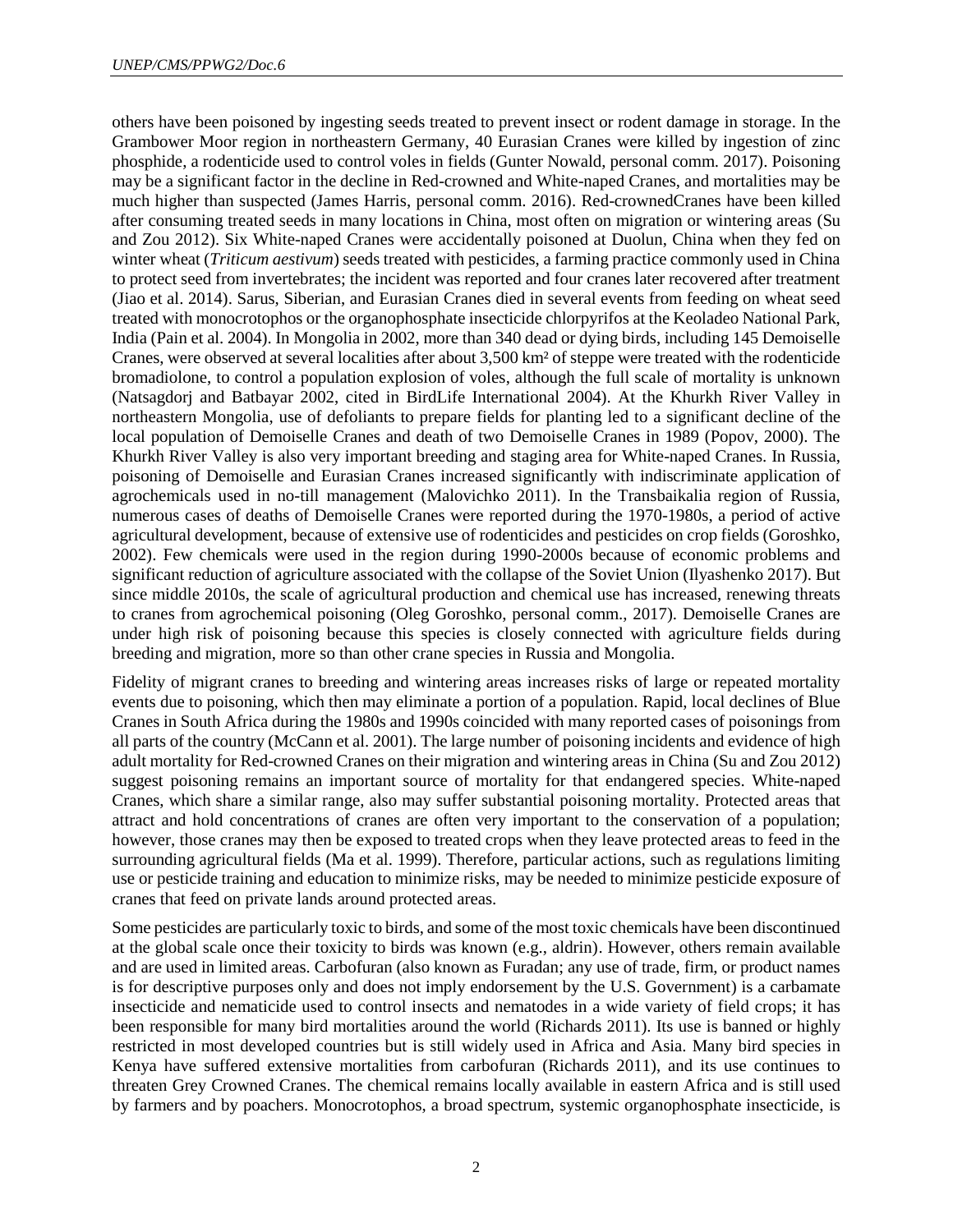banned in the US and European Union but is widely used elsewhere. Its use has resulted in a large number of cases of poisoning of non-target species, particularly birds, including Sarus and Eurasian Cranes in India (Pain et al. 2004).

Agricultural chemicals also have been used to intentionally kill cranes to prevent crop damage and also for illegal harvest, although direct proof is usually lacking (see also Illegal take, including hunting, trapping and poisoning). Using poisons to take cranes is more likely in areas where hunting is prohibited or people can't afford guns. In southern and east Africa, farmers have intentionally poisoned cranes and other birds that damaged crops (Williams et al. 2003, Ogada 2014). Farmers were more likely to consider poisoning cranes to reduce depredation when crops were stressed by drought. An uncertain number of Blue Cranes were poisoned with diazinon (used to control blowflies in sheep) on a sheep and cattle farm over a threeto five-year period in the Northern Cape of South Africa after they were attracted to newly-planted fields and an irrigation pivot; estimates ranged from 200 to 1,000 killed (Wildenboer 2015). Musyimi (2008) found that poisoning of cranes in parts of Kenya to reduce crop depredation was a common occurrence. Intentional poisoning was identified as the cause of mortality of Sarus Crane families in a paddy crop ecosystem in India (Borad et al. 2002), and Black Crowned Cranes in East Africa (McCann 2003, Williams et al. 2003). In Australia, a company was fined for intentionally poisoning at least 10 Brolgas using the insecticide fenamiphos (District Court of Queensland 2014). Agrochemicals also have been used in bait for illegal harvest of birds and resulted in cranes deaths (see details in Illegal take, including hunting, trapping and poisoning).

Farmers may harass or deliberately kill cranes when they believe their crops are threatened. In the Transbaikalia region of Russia, there are many cases of farmers shooting Demoiselle Cranes at staging areas as a response to crop damage; the less numerous White-naped, Hooded, and Eurasian Cranes were also shot (Goroshko et al. 2008, Goroshko, 2012). Harassment of foraging cranes can reduce foraging time and food acquisition, force birds to feed on poorer quality sites, or take more risks to feed (Luo et al. 2012). Various harassment tactics are used to keep cranes out of crops, including scaring away territorial pairs, deploying flags, dogs, and other deterrents; removing eggs; and moving or destroying nests. Effects of such disturbances are most deleterious for breeding birds (see also Human interference/disturbance, especially at nest sites). Harassment or interference with nesting or chick-rearing cranes increases the vulnerability of eggs or chicks to predators and probability of reproductive failure. Nest destruction by farmers in Uganda is one of the most common threats to Grey Crowned Cranes (Olupot et al. 2009). Eggs or adults also may be intentionally taken for food (see details in Illegal take, including hunting, trapping and poisoning).

Our understanding of the occurrence and magnitude of unintentional and intentional poisoning, and the implications to crane health and vital rates, remains poor and relies largely on anecdotal information. Increased community awareness and education about crane biology and poisoning risks could improve reporting of poisoning events. Improved monitoring and focused research that incorporates biology and socio-economics will be important for developing effective measures to prevent further incidents (Loss et al. 2015).

# **SPECIES AND KEY LOCATIONS CURRENTLY MOST AT RISK**

- Black Crowned Crane in West Africa
- Blue Crane in South Africa
- Grey Crowed Crane throughout its range
- Red-crowned Crane in China
- Sarus Crane in India
- White-naped Crane throughout its range
- Demoiselle Cranes throughout its range

# **KEY RESEARCH AND MONITORING NEEDS**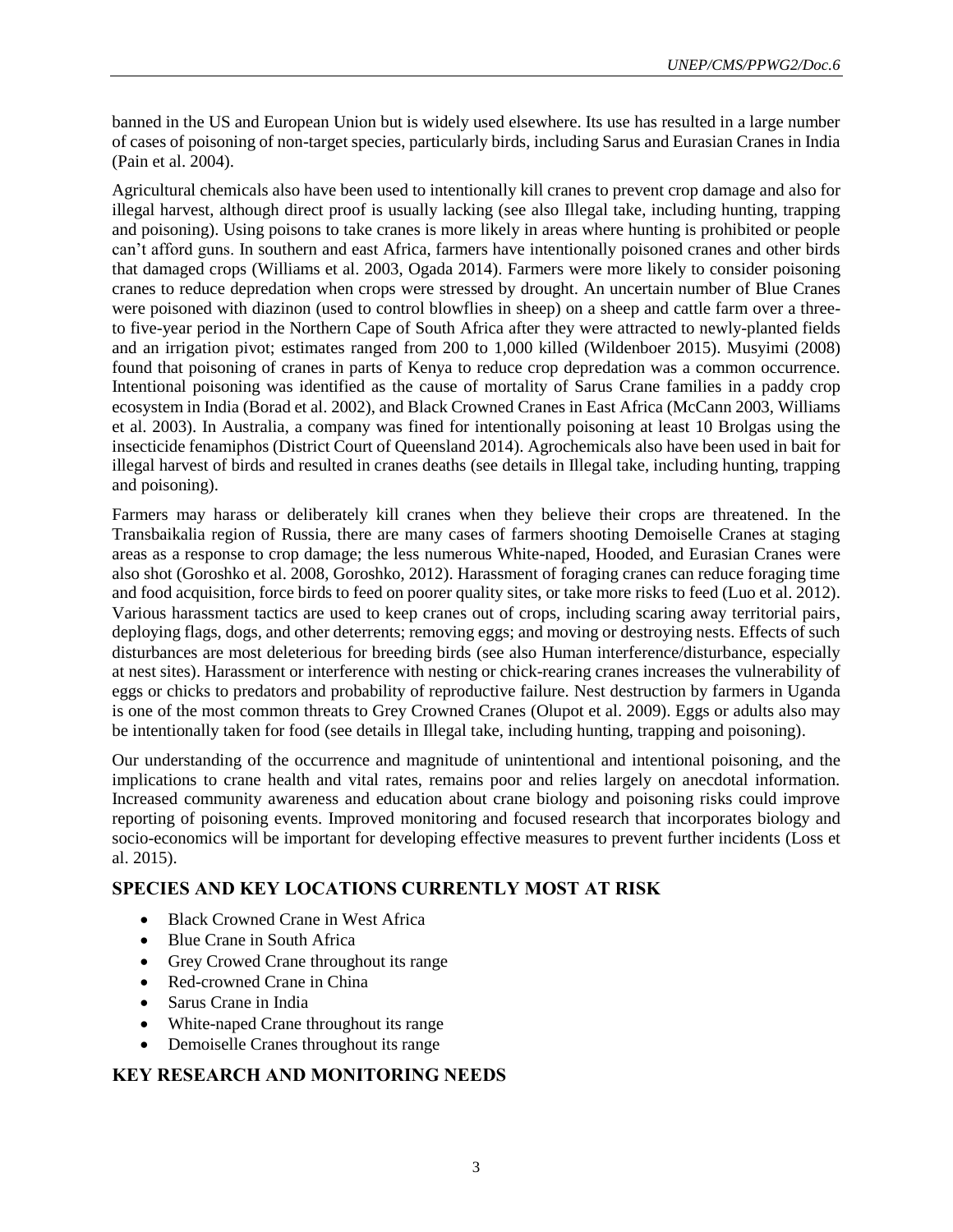- Improve monitoring, reporting, and documentation of poisoning events to more effectively detect and develop appropriate solutions to emerging problems
- Develop and encourage non-chemical approaches to control pests or improve field nutrients, such as biocontrols, composting, and other more organic farming methods
- Develop strategies to help farmers deal with crop damage from cranes so they are not compelled to poison or harass birds intentionally

### **HIGHEST PRIORITY CONSERVATION ACTIONS**

- Strengthen regulation, control of distribution, and enforcement of chemical uses to prevent incidental and intentional misuse.
- Work with pesticide manufacturers, national, and local stakeholders to reduce the use and environmental impacts of chemicals toxic to birds.
- Increase training and information resources available to farmers and agricultural agencies to improve awareness of pesticide toxicity and appropriate application methods. Develop regional pesticide centers to provide authoritative information, public education, training, monitoring, and chemical testing for governments, farmers, NGOs, and the public (Ogada 2014).

#### **REFERENCES**

- Ali U, Syed JH, Malik RN, Katsoyiannis A, Li J, Zhang G, Jones KC. 2014. Organochlorine pesticides (OCPs) in South Asian region: A review. Science of The Total Environment 476–477: 705–717.
- Austin JE. 2017. Threats to cranes related to agriculture. *In* Austin JE, Morrison K, Harris J. Cranes and Agriculture – a global guide for sharing the landscape. IUCN/SSC Crane Specialist Group,  $pp$  xx–  $-XX$ .
- District Court of Queensland. 2014. Osprey Australia Pty Ltd v Richard Ashley Kidston (Department of Environment and Heritage Protection) [2014] QDC. Queensland District Court, Cairns, Australia. [Online] 28www.sclqld.org.au/caselaw/QDC/2014/028
- Ecobichon DJ. 2001. Pesticide use in developing countries. Toxicology 160: 27–33.
- Goroshko OA. 2002. Status and conservation of populations of cranes and bustards in South-Eastern Trans-Baikal Region and North-Eastern Mongolia. Dissertation, All-Russian Institute for Nature Protection, Moscow, Russia. P. 1-194. [In Russian.]
- Goroshko. O.A. 2012. Common Crane, White-naped Crane, Hooded Crane, Demoiselle Crane, p. 118-125. In E.V. Vishnyakov et al. [eds.], Red Book of Zabaikalsky Kray. Novosibirsk Publishing House, Novosibirsk.
- Goroshko, O. A., J. E. Cornely, and S. H. Bouffard. 2008. Reduction of crop depredations by cranes at Duarsky State Biosphere Reserve, Siberia. Proceedings of the North American Crane Workshop 10: 65-70.
- Jiao S, Lei G, Li F, Mirande C, Batbayar N, Wang T, Cui J. 2014. Poisoned White-naped Cranes were rescued, released and arrived at Poyang Lake successfully. Newsletter of China Ornithological Society 23(2): 28
- Ilyashenko E. 2017. Regional and historical patterns of agriculture. In Austin JE, Morrison K, Harris J, editors. Handbook on Cranes and Agriculture: A global Guide for Sharing the Landscape. Baraboo, Wisconsin: International Crane Foundation. pp xxx-xxx.
- Jiao S, Lei G, Li F, Mirande C, Batbayar N, Wang T, Cui J. 2014. Poisoned White-naped Cranes were rescued, released and arrived at Poyang Lake successfully. Newsletter of China Ornithological Society 23(2): 28
- Loss SR., Will T, Marra PP. 2015. Direct mortality of birds from anthropogenic causes. Annual Review of Ecology, Evolution, and Systematics 46: 99-120.
- Luo J, Wang Y, Yang F, Liu Z. 2012. Effects of human disturbance on the Hooded Crane (*Grus monacha*) at stopover sites in northeastern China. Chinese Birds 3:206-216.